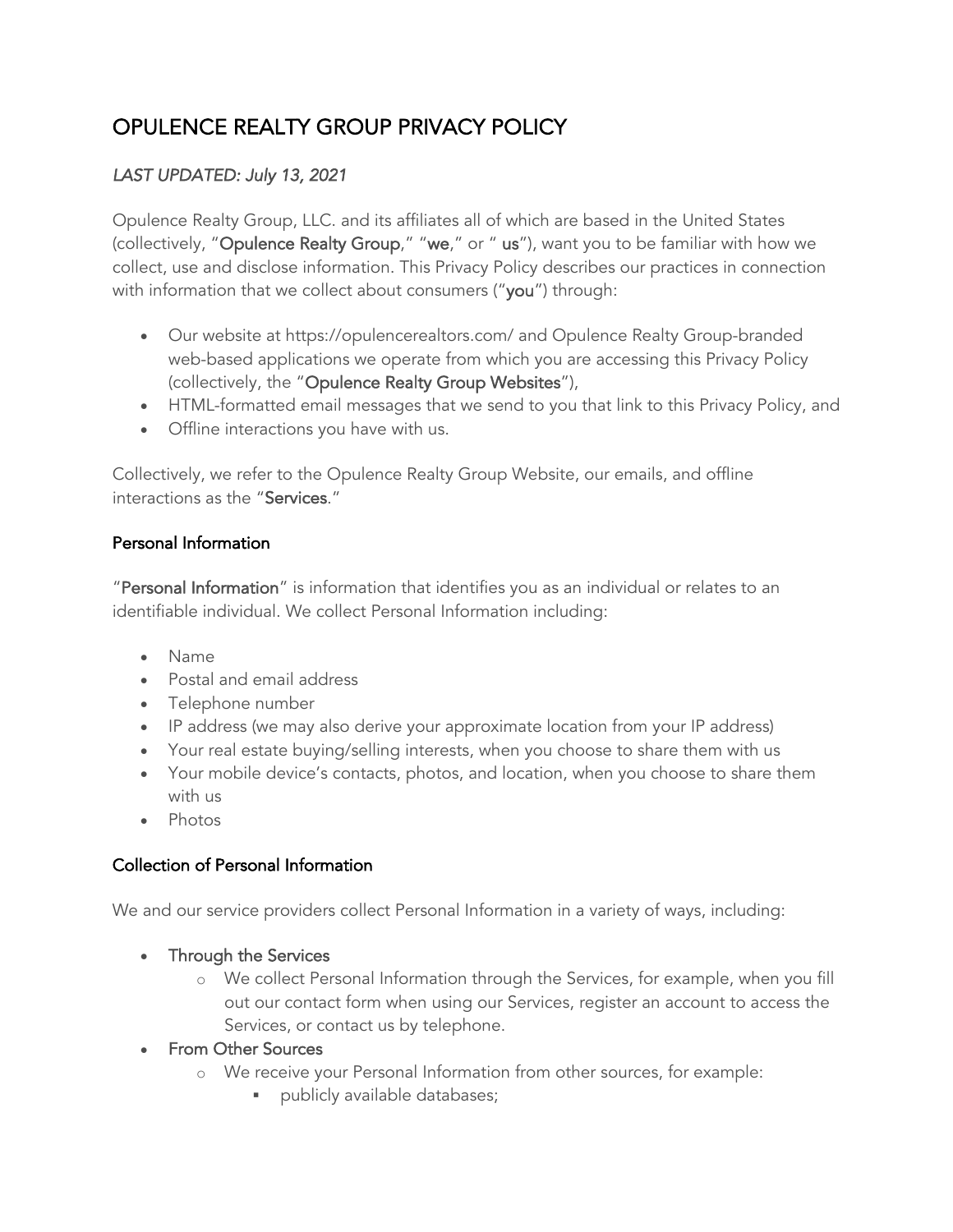• joint marketing partners when they share the information with us.

We need to collect Personal Information in order to provide the requested Services to you. If you do not provide the information requested, we may not be able to provide the Services. If you disclose any Personal Information relating to other people, such as your friends or family, to us or to our service providers in connection with the Services, you represent that you have the authority to do so and to permit us to use the information in accordance with this Privacy Policy.

## Use of Personal Information

We and our service providers use Personal Information for legitimate business purposes including:

- Providing the functionality of the Services and fulfilling your requests.
	- o To provide the Services' functionality to you, such as arranging access to your registered account and providing you with related user support services.
	- o To respond to your inquiries and fulfill your requests, when you contact us via one of our online contact forms or otherwise, for example, when you send us questions or comments, or when you request other information about our Services.
	- o To send administrative information to you, such as changes to our terms, conditions, and policies.
	- o To allow you to send messages to another person through the Services if you choose to do so.

We will engage in these activities to manage our contractual relationship with you and/or to comply with a legal obligation.

- Providing you with marketing materials and facilitating social sharing
	- o To send you marketing related emails with information about our services, new products, and other news about our company.
	- o To facilitate social sharing functionality that you choose to use.
	- o We will engage in this activity with your consent or where we have a legitimate interest.
- Analysis of Personal Information for business reporting and providing personalized services.
	- o To better understand your interests and preferences, so that we can personalize our interactions with you and provide you with information and/or offers tailored to your interests.
	- o To better understand your preferences so that we can deliver content via our Services that we believe will be relevant and interesting to you.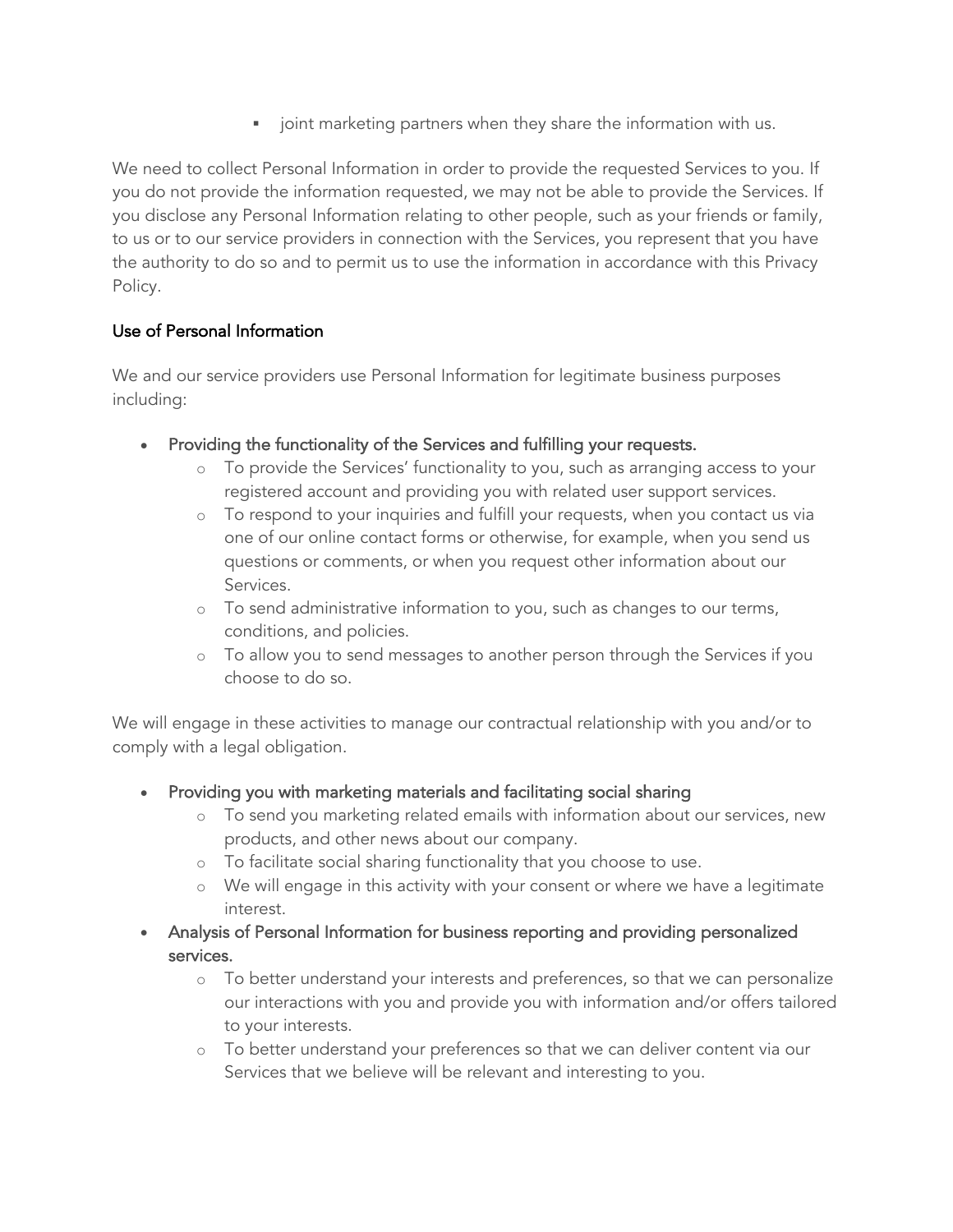We use this information to manage our contractual relationship with you.

#### • Accomplishing our business purposes.

- o For data analysis, for example, to improve the efficiency of our Services;
- o For audits, to verify that our internal processes function as intended and to address legal, regulatory or contractual requirements;
- o For fraud and security monitoring purposes, for example, to detect and prevent cyberattacks or attempts to commit identity theft;
- o For developing new products and services;
- o For enhancing, improving, or modifying our current products and services;
- o For identifying usage trends, for example, understanding which parts of our Services are of most interest to users;
- o For determining the effectiveness of our promotional campaigns, so that we can adapt our campaigns to the needs and interests of our users; and
- o For operating and expanding our business activities, for example, understanding which parts of our Services are of most interest to our users so we can focus our energies on meeting our users' interests.

We engage in these activities to manage our contractual relationship with you, to comply with a legal obligation, and/or based on our legitimate interests.

#### Disclosure of Personal Information

We disclose Personal Information:

- To our affiliates for the purposes described in this Privacy Policy.
- To our third party service providers, to facilitate services they provide to us.
	- o These can include providers of services such as data analysis, payment processing, order fulfillment, information technology and related infrastructure provision, user support service, email delivery, auditing, and other services.
- To our Opulence Realty Group agents, brokers, and market centers where you have requested such sharing or inquired about a property.
- By using the Services, you may elect to disclose Personal Information.
	- o On message boards, chat, blogs, and other services to which you are able to post information and content. Please note that any information you post or disclose through these services will become public and may be available to other users and the general public.

#### Other Uses and Disclosures

We also use and disclose your Personal Information as necessary or appropriate, in particular when we have a legal obligation or legitimate interest to do so: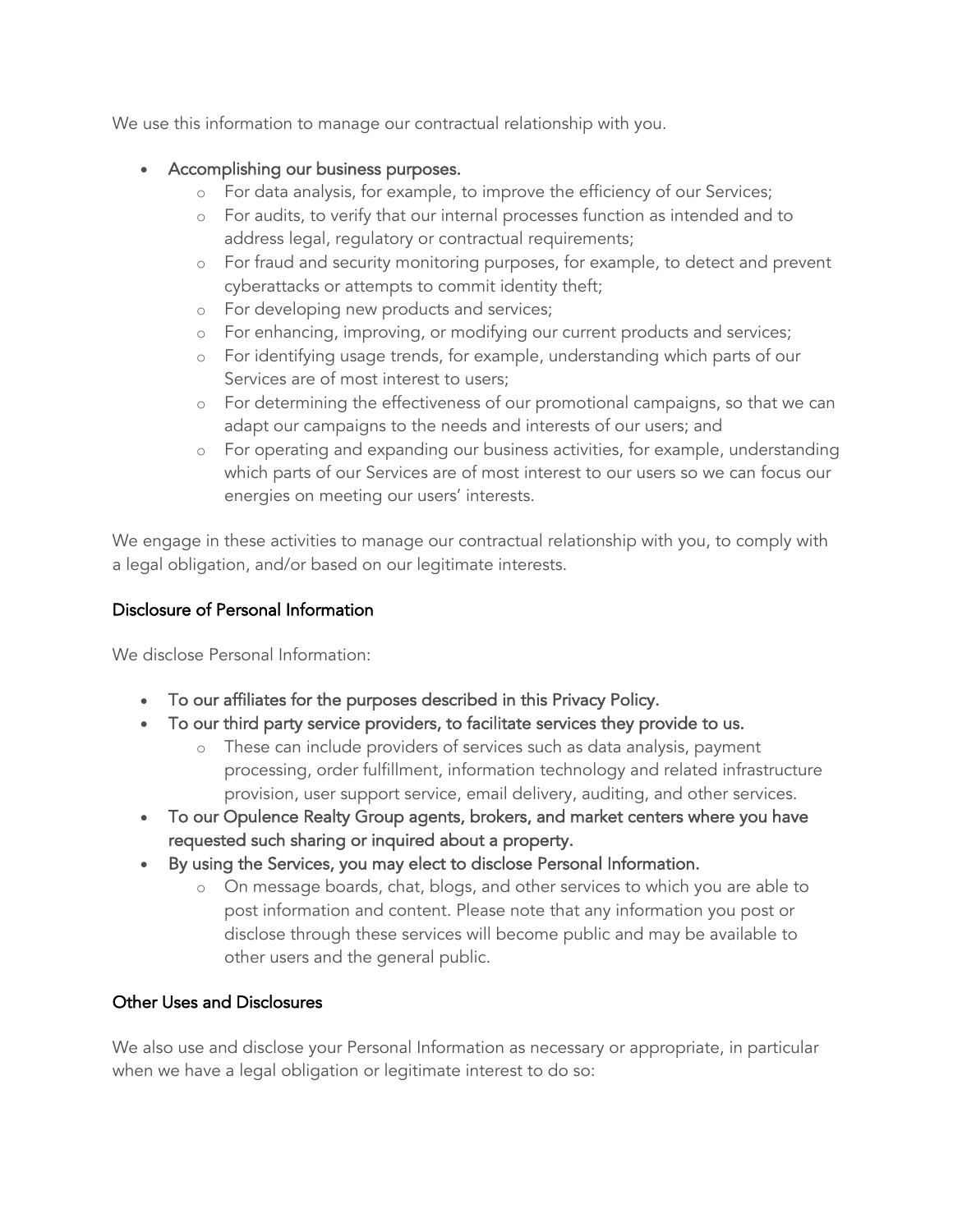- To cooperate with public and government authorities.
	- o To respond to a request or to provide information we believe is important.
- To cooperate with law enforcement.
	- o For example, when we respond to law enforcement requests and orders or provide information, we believe is necessary or appropriate.
- For other legal reasons.
	- o To enforce our terms and conditions; and
	- o To protect our rights, privacy, safety, or property, and/or that of our affiliates, you or others.
- In connection with a sale or business transaction.
	- o We have a legitimate interest in disclosing or transferring your Personal Information to a third party in the event of any reorganization, merger, sale, joint venture, assignment, transfer or other disposition of all or any portion of our business, assets, or stock (including in connection with any bankruptcy or similar proceedings).

#### OTHER INFORMATION

"Other Information" is any information that does not reveal your specific identity or does not directly relate to an identifiable individual. The Services collect Other Information such as:

- Browser and device information
- Information collected through cookies, pixel tags and other technologies
- Demographic information and other information provided by you that does not reveal your specific identity

#### Collection of Other Information

We and our service providers may collect Other Information in a variety of ways, including:

- Through your browser or device
	- o Certain information is collected by most browsers or automatically through your device, such as your Media Access Control (MAC) address, computer type (Windows or Mac), screen resolution, operating system name and version, device manufacturer and model, language, Internet browser type and version and the name and version of the Services. We use this information to ensure that the Services function properly.
- Using cookies
	- o Cookies are pieces of information stored directly on the computer that you are using. Cookies allow us to collect information such as browser type, time spent on the Services, pages visited, language preferences, and other traffic data. We and our service providers use the information for security purposes, to facilitate navigation, to display information more effectively, and to personalize your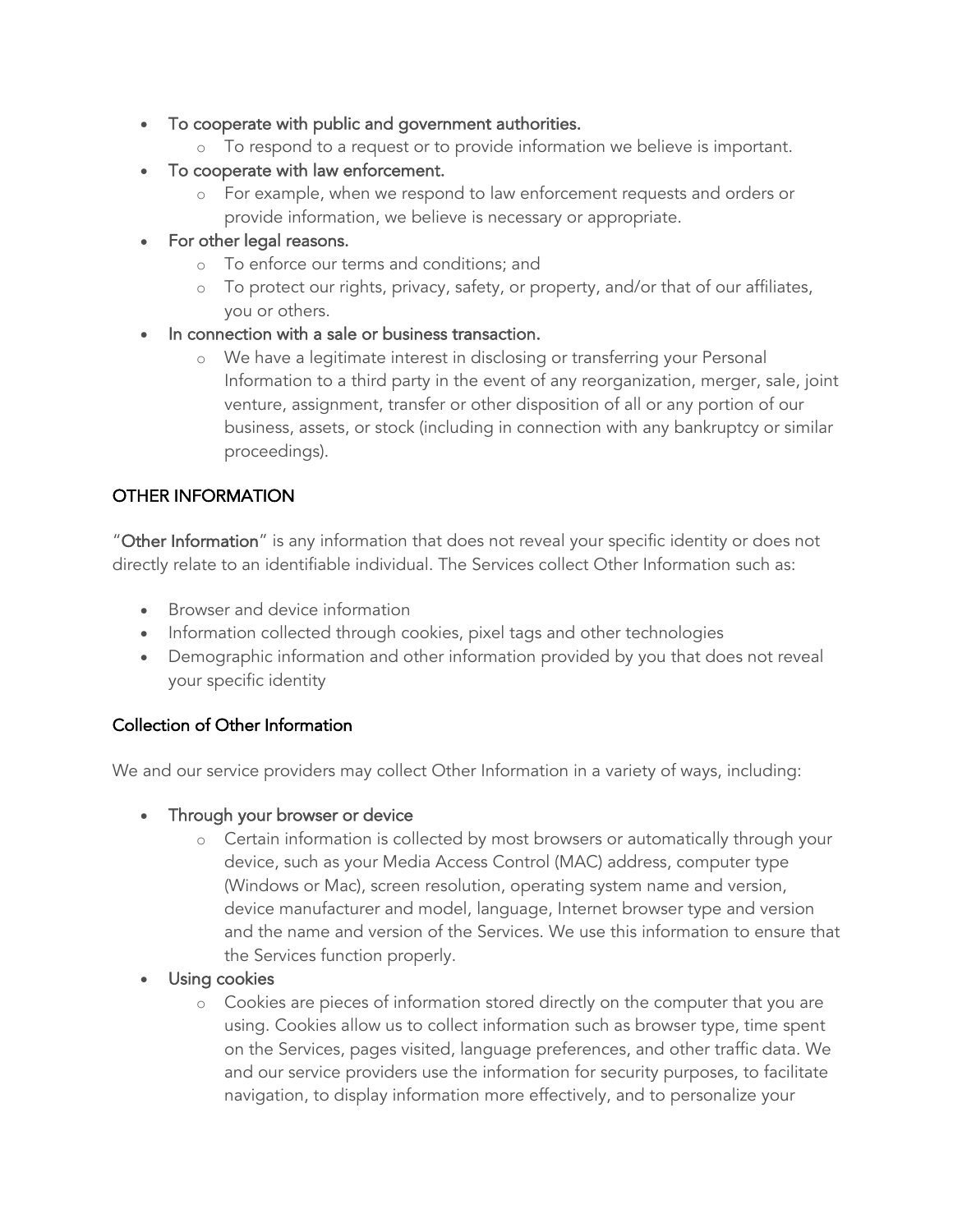experience. We also gather statistical information about use of the Services in order to continually improve their design and functionality, understand how they are used and assist us with resolving questions regarding them. Cookies further allow us to select which of our advertisements or offers are most likely to appeal to you and display them while you are on the Services. We may also use cookies or other technologies in online advertising to track responses to our ads. We do not currently respond to browser do-not-track signals. If you do not want information collected through the use of cookies, most browsers allow you to automatically decline cookies or be given the choice of declining or accepting a particular cookie (or cookies) from a particular website. You may also wish to refer to https://www.allaboutcookies.org/. If, however, you do not accept cookies, you may experience some inconvenience in your use of the Services. You also may not receive advertising or other offers from us that are relevant to your interests and needs.

- Using pixel tags and other similar technologies
- Pixel tags. Pixel tags (also known as web beacons and clear GIFs) may be used to, among other things, track the actions of users of the Services (including email recipients), measure the success of our marketing campaigns, and compile statistics about usage of the Services and response rates.

#### Uses and Disclosures of Other Information

We may use and disclose Other Information for any purpose, except where we are required to do otherwise under applicable law. If we are required to treat Other Information as Personal Information under applicable law, then we may use and disclose it for the purposes for which we use and disclose Personal Information as detailed in this Policy.

#### **Security**

We seek to use reasonable organizational, technical, and administrative measures to protect Personal Information within our organization. Unfortunately, no data transmission or storage system can be guaranteed to be 100% secure. If you have reason to believe that there is a security vulnerability in the Services, please immediately notify us in accordance with the *"Contacting Us"* section below. Please allow us to investigate and resolve any security vulnerability you report to us before you disclose it publicly. These vulnerabilities are a high priority for OPR, and we will investigate and fix vulnerabilities in accordance with our commitment to privacy and security. If you report a security vulnerability to OPR, please provide the following details along with any other information that will help us resolve the issue:

- A description of the vulnerability.
- A description of your environment (e.g., your type of browser and version, operating system, device model, and the Service(s) you are using.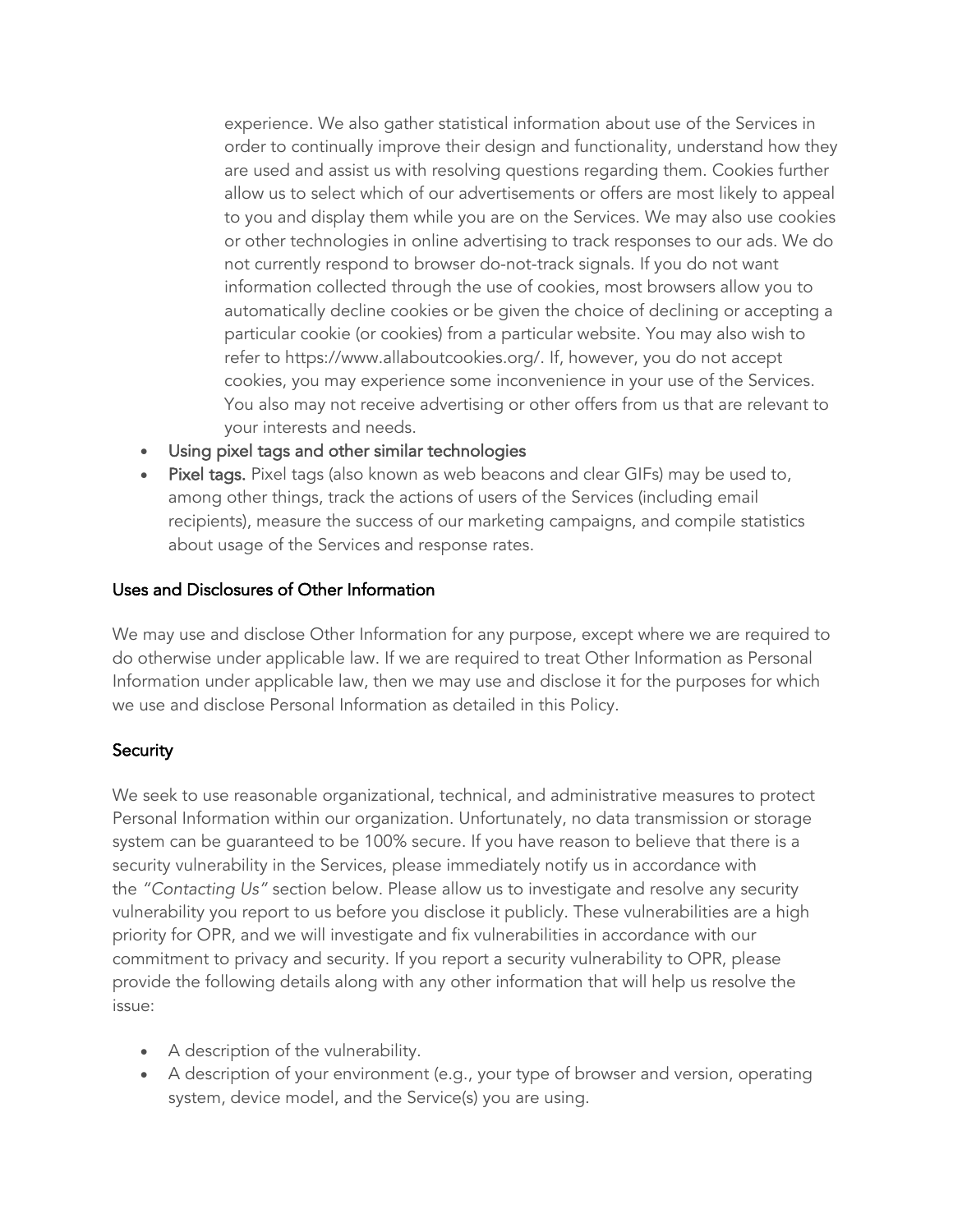• Any applicable screenshots.

#### Choices and Access

#### Your choices regarding our use and disclosure of your Personal Information

We give you choices regarding our use and disclosure of your Personal Information for marketing purposes. You may opt-out from:

- Receiving marketing-related emails from us: If you no longer want to receive marketingrelated emails from us on a going-forward basis, you may opt out
- Our sharing of your Personal Information with our affiliates for their direct marketing purposes: If you would prefer that we discontinue sharing your Personal Information on a going-forward basis with our affiliates for their direct marketing purposes, you may opt out.
- Our sharing of your Personal Information with our third-party business partners for their direct marketing purposes: If you would prefer that we discontinue sharing your Personal Information on a going-forward basis with our business partners for their direct marketing purposes, you may opt out.

TO OPT OUT- Please contact us at **support@opulencerealtors.com** for assistance with the above. We will try to comply with your request(s) as soon as reasonably practicable. Please note that if you opt-out of receiving marketing-related emails from us, we may still send you important administrative messages, from which you cannot opt-out.

#### How you can access, change, or delete your Personal Information

If you would like to request to review, correct, update, suppress, restrict or delete Personal Information, object to the processing of Personal Information, or if you would like to request to receive an electronic copy of your Personal Information for purposes of transmitting it to another company (to the extent this right to data portability is provided to you by applicable law), you may update your information by emailing us at **support@opulencerealtors.com**. We will respond to your request consistent with applicable law.

In your request, please make clear what Personal Information you would like to have changed, whether you would like to have your Personal Information suppressed from our database. For your protection, we may only implement requests with respect to the Personal Information associated with the particular email address that you use to send us your request, and we may need to verify your identity before implementing your request. We will try to comply with your request as soon as reasonably practicable.

Please note that we may need to retain certain information for recordkeeping purposes and/or to complete any transactions that you began prior to requesting a change or deletion (e.g.,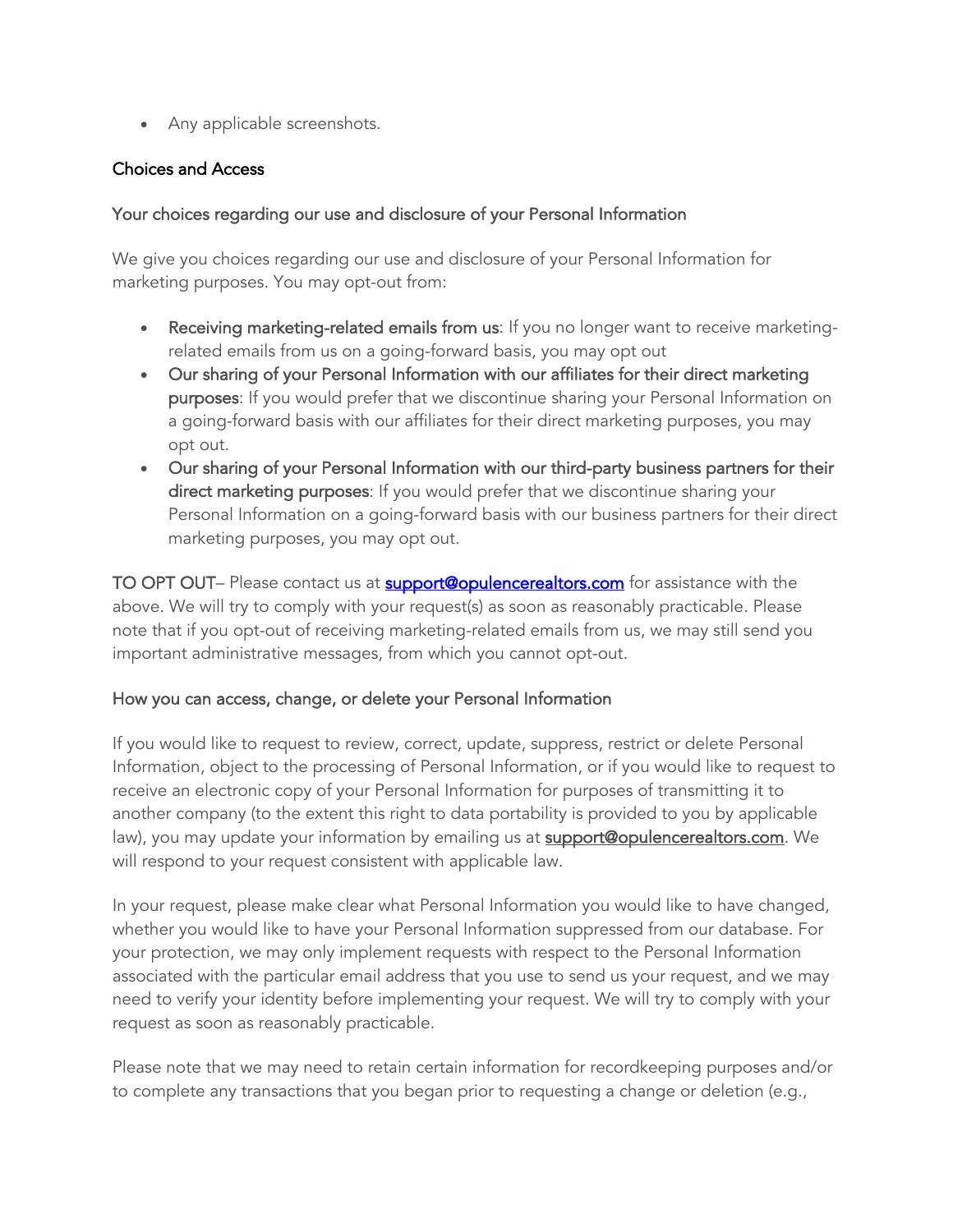when you make a purchase, you may not be able to change or delete the Personal Information provided until after the completion of such purchase).

Please note that your request does not ensure complete or comprehensive removal of the content or information, as, for example, some of your content may have been reposted by another user.

#### Retention Period

We retain Personal Information for as long as needed or permitted in light of the purpose(s) for which it was obtained and consistent with applicable law.

The criteria used to determine our retention periods include:

- The length of time we have an ongoing relationship with you and provide the Services to you (for example, for as long as you have an account with us or keep using the Services).
- Whether there is a legal obligation to which we are subject (for example, certain laws require us to keep records of your transactions for a certain period of time before we can delete them); or
- Whether retention is advisable in light of our legal position (such as in regard to applicable statutes of limitations, litigation, or regulatory investigations).

## Third Party Services

This Privacy Policy does not address, and we are not responsible for, the privacy, information, or other practices of any third parties, including any third party operating any website or service to which the Services link. The inclusion of a link on the Services does not imply endorsement of the linked site or service by us or by our affiliates.

In addition, we are not responsible for the information collection, use, disclosure or security policies or practices of other organizations, such as Apple, Google, Microsoft, RIM or any other app developer, app provider, operating system provider, wireless service provider or device manufacturer, including with respect to any Personal Information you disclose to other organizations through or in connection with the Services.

Specifically, any use of information received from Google APIs will adhere to the Google API Services User Data Policy, including the Limited Use requirements.

## Use of Services by Minors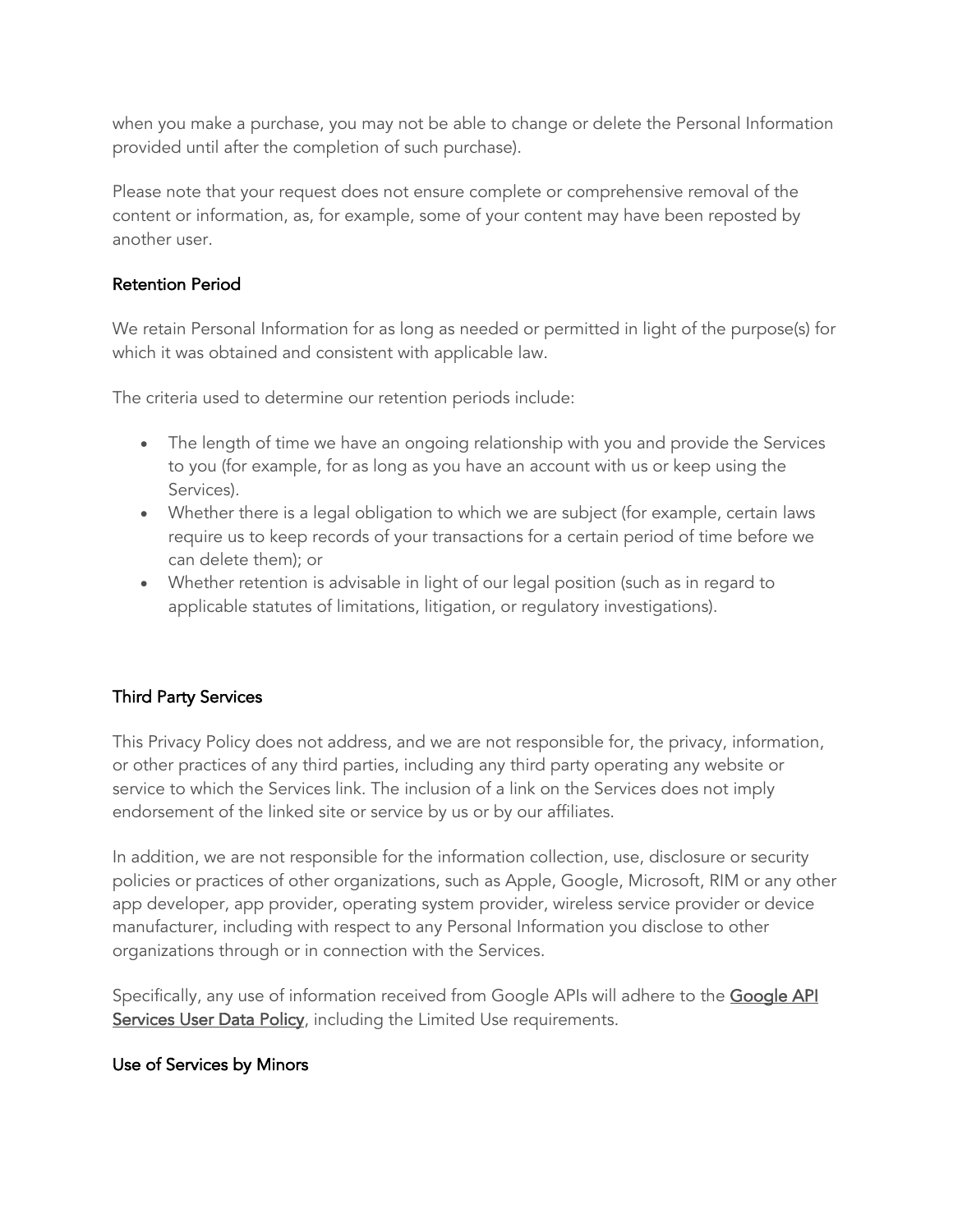The Services are not directed to individuals under the age of sixteen (16), and we do not knowingly collect Personal Information from individuals under 16.

#### Sensitive Information

Unless we request it, we ask that you not send us, and you not disclose, any sensitive Personal Information (*e.g.*, social security numbers, information related to racial or ethnic origin, political opinions, religion or other beliefs, health, biometrics or genetic characteristics, criminal background, or trade union membership) on or through the Services or otherwise to us.

## Updates to this Privacy Policy

The "*Last Updated*" legend at the top of this Privacy Policy indicates when this Privacy Policy was last revised. Any changes will become effective when we post the revised Privacy Policy on the Services. Your use of the Services following these changes means that you accept the revised Privacy Policy.

## Contacting Us

Opulence Realty Group LLC, located at 500 N. Franklin Turnpike, Suite 303A, Ramsey NJ 07446 USA, is the company responsible for collection, use and disclosure of your Personal Information under this Privacy Policy.

If you have any questions about this Privacy Policy, please contact us at support@opulencerealtors.com:

Because email communications are not always secure, please do not include credit card or other sensitive information in your emails to us.

#### Sources of Personal Information

We collect Personal Information from:

• Our interactions with you, such as when you use our websites or applications, contact us online or on the phone, register an account, purchase a service, or attend one of our events.

#### Categories of Personal Information Collected

We may collect, and may have collected within the preceding 12 months, the following categories of Personal Information:

Category A. Identifiers, such as name, contact information, IP address and other online identifiers;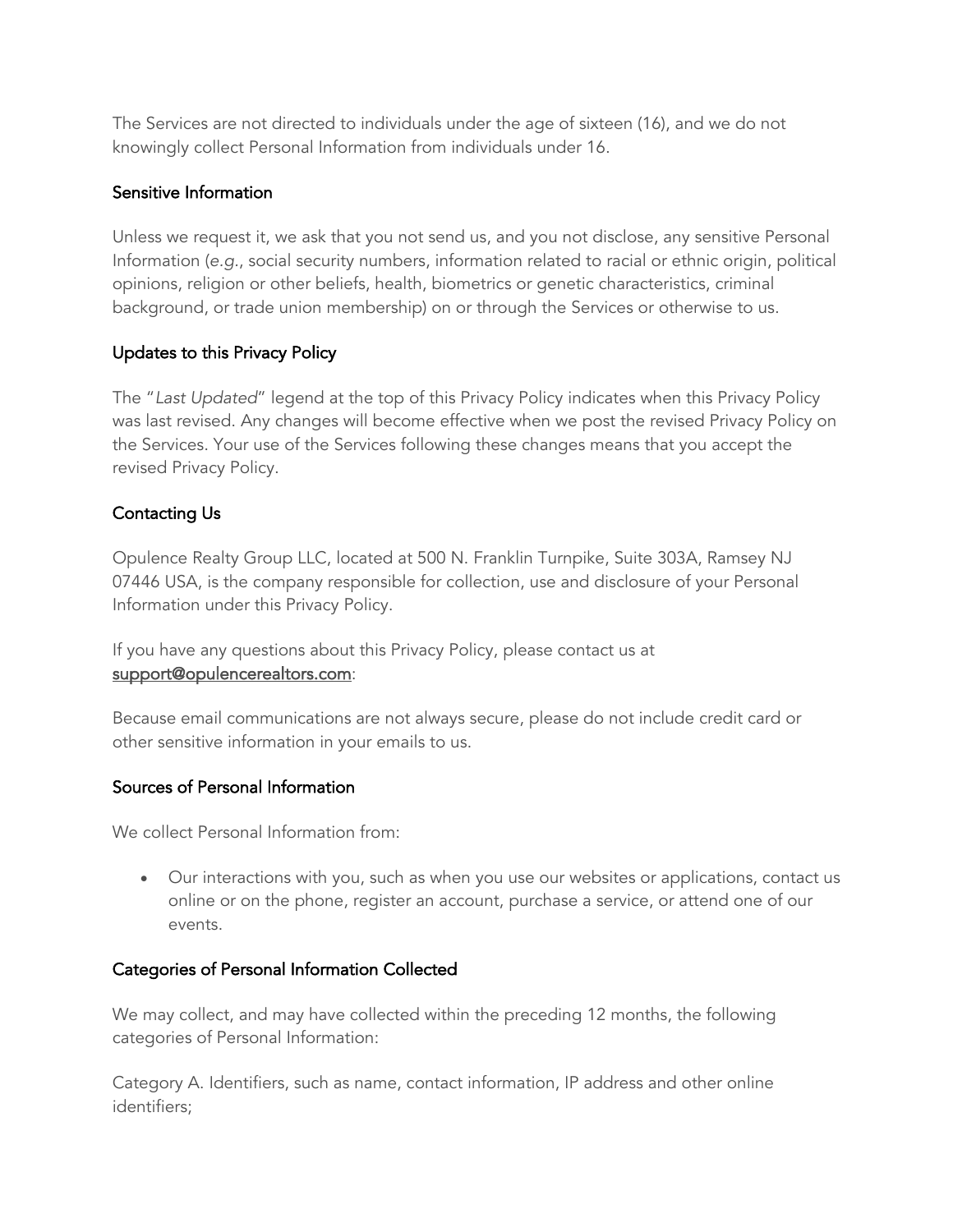Category B. Personal information, such as name, contact information, payment card number, financial information, employment information, insurance information, and government-issued ID numbers;

Category C. Characteristics of protected classifications under California or federal law, such as marital status;

Category D. Commercial information, such as transaction information and purchase history;

Category F. Internet or network activity information, such as browsing history and interactions with our website;

Category H Geolocation data, such as device location;

Category G. Professional or employment-related information; and

Category K. Inferences drawn from any of the Personal Information listed above to create a profile about, for example, an individual's preferences and characteristics.

#### Use of Personal Information

- We use these categories of Personal Information for the purposes of operating, managing, and maintaining our business, providing our products and services, and accomplishing our business purposes and objectives, including using Personal Information to:
	- o Fulfill your requests, respond to your inquiries, and process your transactions.
	- o Provide, develop, improve, repair, and maintain our services.
	- o Provide tools and services to our franchisees and agents.
	- o Personalize, advertise, and market our products and services.
	- o Conduct research, analytics, and data analysis.
	- o Maintain our property and our records and undertake quality and safety assurance measures.
	- o Conduct risk and security control and monitoring and detect and prevent fraud.
	- o Perform identity verification, accounting, audit, and other internal functions, such as internal investigations and record-keeping.
	- o Carry out corporate transactions, such as mergers, joint ventures, or acquisitions; and
	- o Comply with law, legal process, and internal policies, and exercise and defend legal claims.

#### Disclosure of Personal Information